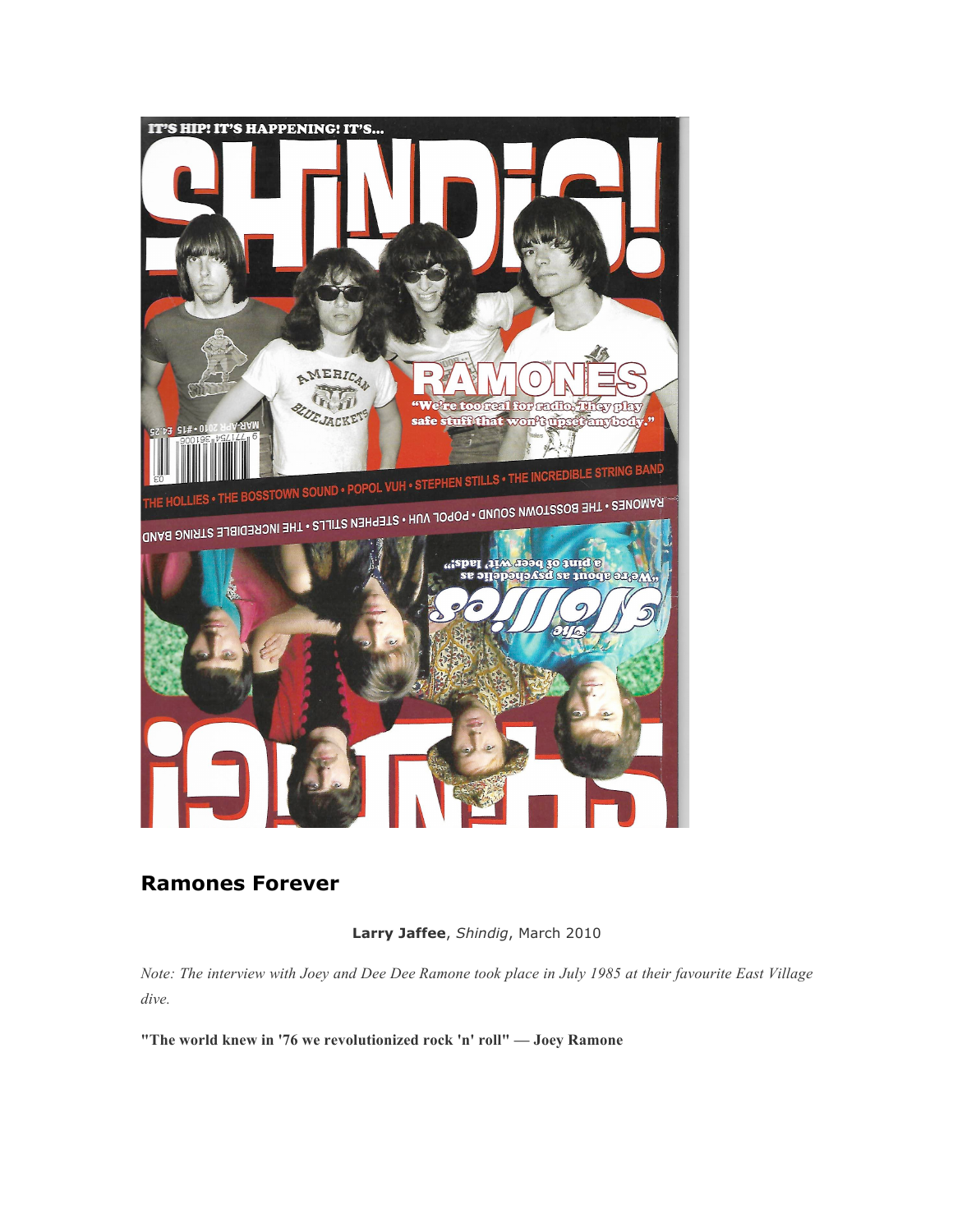THREE of the four original Ramones are now dead (Joey, 2001; Dee Dee, 2002; Johnny, 2004). Yet their music is more popular than ever, as evidenced by the steady stream of reissues of their back catalogue.

It's been 12 years since the Ramones played their last show after a 22-year career that set the bar for punk rock originality. Joey sadly died 11 months before the band's induction to the Rock and Roll Hall of Fame in March 2002.

Back in 1985, the band was still trying to figure out why they hadn't crossed over to wide commercial success. It wasn't for a lack of trying. Five years earlier, they even pulled Phil Spector out of retirement in search of a hit single that ultimately wasn't to be.

Commemorating the 30th anniversary *of Road to Ruin*, arguably their most commercial album containing the venerable anthem 'I Wanna Be Sedated', *Shindig* has unearthed a previously unpublished, 23-year-old interview with two of the bruddas.

The impetus for this July 1985 meeting with Joey and Dee Dee at their favourite East Village dive bar was the recent controversial release of a 12-inch single, 'Bonzo Goes to Bitburg', for UK indie Beggars Banquet.

The British music press speculated at the time that the record's biting indictment of Ronald Reagan for visiting an SS Nazi cemetery was too political for a US release. On this subject, both Joey and Dee Dee seemed somewhat coy about the censorship rumours.

Indeed, even Beggar Banquet's picture sleeve adorning Reagan's photo was short-lived, making the original 12-inch an even more valuable collectible.

A wide-ranging, two-hour conversation covered such topics as: how the Ramones enjoyed a much stronger following in Britain than America; why commercial success was elusive in the US; working with Phil Spector on *End of the Century*; how a real high school was blown up for the movie *Rock 'n' Roll High School*; how Dee Dee hoped the Ramones would tour with Motorhead but thought that it would never work because the punks would fight with the metal kids; their favourite singles and albums; how they chose cover versions; and Joey's reticence about being Jewish.

Dee Dee started the conversation (Joey joined us about 20 minutes later) discussing plans for a career retrospective celebrating the band's first decade together. It didn't emerge until June 1988 as *Ramones Mania*.

**The band's celebrating its 10th anniversary.**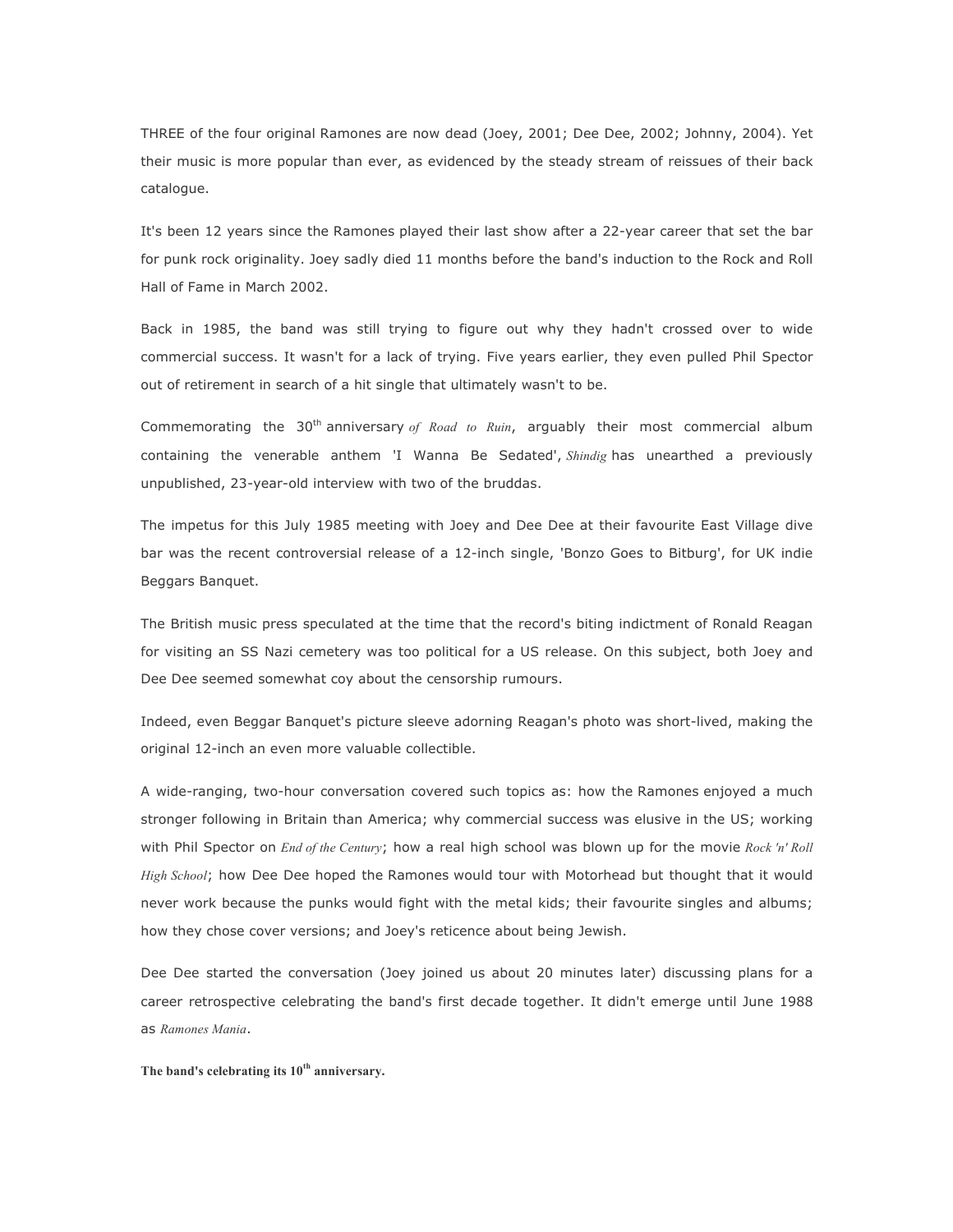No. It's sort of our 11th anniversary now, I think — yeah, it is. In '74 we started doing shows. It was a long time ago.

## **How has the band changed since then?**

We still do the same type of songs, though. We're still the same way. We still have that energy. We just play those block chords and, all the down strokes.

## **At what point in your career did you realize that you guys really were making it? Was it the first album**?

I guess we made it as soon as we started. We got recognised and we were written about and talked about. It happened pretty early on.

Wasn't Sid Vicious very influenced by your bass playing after hearing the Ramones records? Isn't that what made him pick up a bass?

Yeah, he used to go to Phil Lynott's (of Thin Lizzy) and teach him all of the first Ramones album.

Britain has always seemed to be a bigger supporter of the band.

Yeah, we just came back from there. That's where our 'Bonzo' song came out. It only came out in England. We have a good record company over there, too. Beggars Banquet are real good.

I heard the cover of 'Bonzo' was changed.

Yeah. They changed it. I think Reagan got upset with it or something.

## **Is that the same reason why it's not coming out here?**

No. I don't care. It doesn't matter. We'll just do a new song. We just move onto somethin' new, you know? It's all right.

The *Village Voice* said last week in a review that it sounds almost as if you guys had to play 'Bonzo'.

We did play it really well. We've been playing good, especially with Richie, our new drummer.

## **What are some of your favourite records?**

I like some of the early Animals records like *Animalism* and *Animalization*, and *Them Again*with Van Morrison. I like him a lot. I like the *Best of the Bobby Fuller Four*. He does a lot of good songs on that album. Sounds like Buddy Holly a lot. Also I like the Rolling Stones' *High Tides and Green Grass*. And, I like this album by a German group *Here Are The Boots*, they were around in 1965 or something. And their album just got reissued. It's a big smash in Germany. I like the first Jimi Hendrix album and the first Stooges album. And *The Best of Leslie Gore*. That's about it.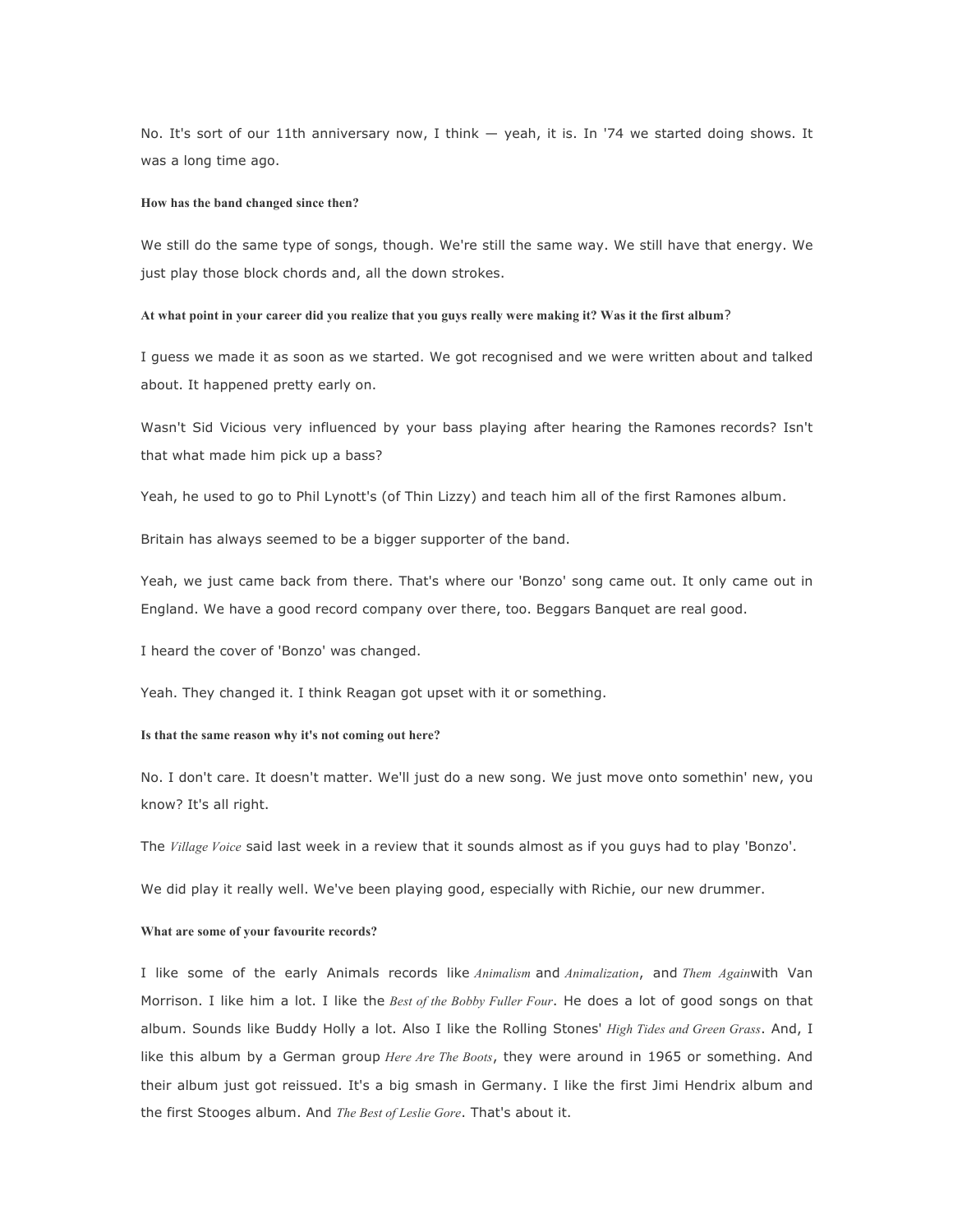#### **Is there anyone the entire band likes?**

We all like Lou Reed. The whole band likes Motorhead. They're very good. It's heavy metal, but they're like a little bit like punk rock.

Do you ever see yourselves playing with them on the same bill?

Yeah, we've talked about it. Lemmy mixed one of our singles ('Bonzo' B-side, 'Go Home Ann').

How do you think the audiences would react to both bands playing together at the same show?

I don't know. If we did it in New York, I guess the heavy metal kids would fight with the punks. I guess we just can't do it. We just can't do it, you know? Kids are too naughty.

Does it bother you that the Ramones can't get radio airplay in the US?

Yeah. We just have a bad name and there's nothing that really can be done about it. I'm not even considering writing any more songs that are suitable for the radio. I just want a lot of screaming in the new songs I write.

(*As we're talking 'Howling at the Moon (Sha-La-La)' comes on the bar's jukebox*.)

#### **You did consciously write and record songs for radio, then?**

Of course. This one did. If they're not going to play ['Howling'], they're not going to play anything else. We don't care. What can you do? It's too late now. We're lucky we have [US label Sire]. You know, we're lucky we're even signed, I guess.

#### **What's your memory of making the** *Rock 'n' Roll High School***?**

Well, it was a fun movie to make. We were lucky we got the part. They wanted to call it *Disco High School*, and they wanted to get a disco band because disco was real popular then. But the producer liked the Ramones, and he snuck us on the bill. [Producer] Roger Corman didn't even know. He thought it was going to be a disco movie. But instead, they made *Rock 'n' Roll High School*. And then it was too late to destroy it because it was already edited and everything, you know. I think it was quite successful.

## **Didn't they blow up the high school for real?**

Yes, they really blew it up, too. It was really scary because they told us not to turn around and look. And, then when the explosion happened, it was so loud we were scared. We all turned around and looked at those flames. A school was in flames.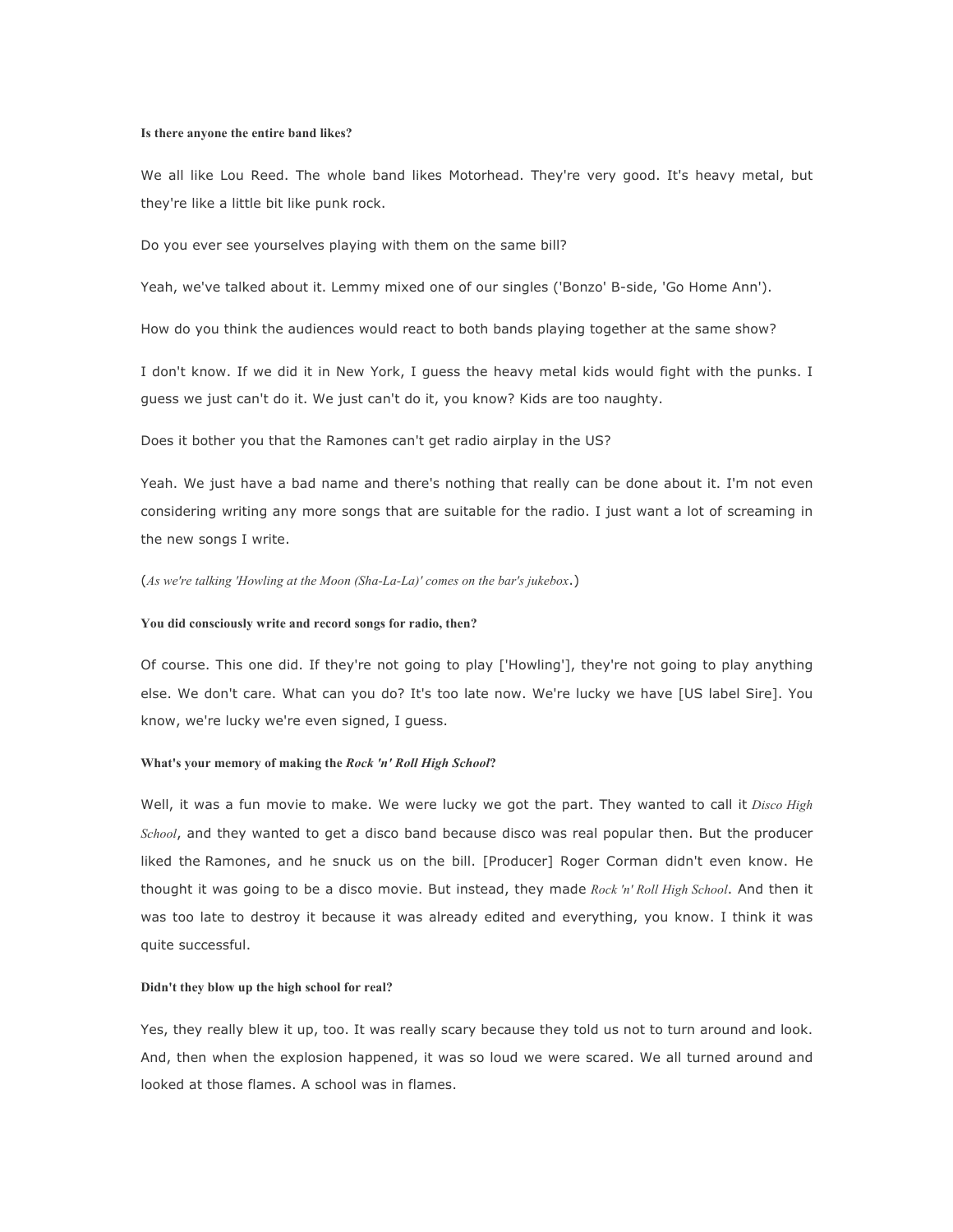#### **Did that ever happened at Forest Hills High School?**

No. A lot of horrible things happened in Forest Hills High School, but I didn't really go for very long. I was a dropout. And I couldn't waste my time there [laughs].

## **All of you met there, though, right?**

Yes, we did. None of us went there, though, for very long, you know.

#### *(At this point Joey showed up, and Dee Dee left.)*

#### **Joey, how's the band these days compared to when you started?**

I that it's the best we've ever been, you know? I wouldn't say that we've perfected it. Maybe we were a little naive back in those days. Now I feel very secure personally, and I feel better about everything? I just think we're real strong — the way we've progressed songwriting-wise and musically. We still have it, you know, but I just think we do it better now? There are ways of looking at things. When you see the old black and white footage of the Rolling Stones when Mick was 17 or something, you'd say, "Wow, well, that was amazing." But I mean it's different, though. We didn't lose it, you know, the way everybody else. Like I remember like The Who always saying they were going to make another *The Who Sell Out*. It was a great album I remember reading an interview with Pete Townshend and he was saying, "Well, the next album's gonna be another *Sell Out*." But they never could regress that far or recapture what they had that was so special. I feel we've maintained our credibility, our ideals and the stuff that makes us great, you know? I mean, the substance and the uniqueness and the beliefs  $-$  maybe vows in a  $-$  we took in the very beginning saying: "This is what we are, and this is what we stand for." We never lost that.

'Bonzo' is a great example of what you're talking about.

Yeah, I think so. It is a great record. It's one of those records I hear on the radio and I get all excited.

## **How did you decide to write the song?**

Yeah, I was watching the news. When we first heard about [Reagan's] trip, it was really upsetting, you know? It was an outrage, him going to that SS cemetery. He sort of shit on everybody, you know?

## **Have you gotten a sense that Sire felt it was too political and that's why they're not putting it out in the United States?**

Well, it will be comin' out. It was supposed to appear on this anniversary album, but now I don't know. It will be out probably on the next album.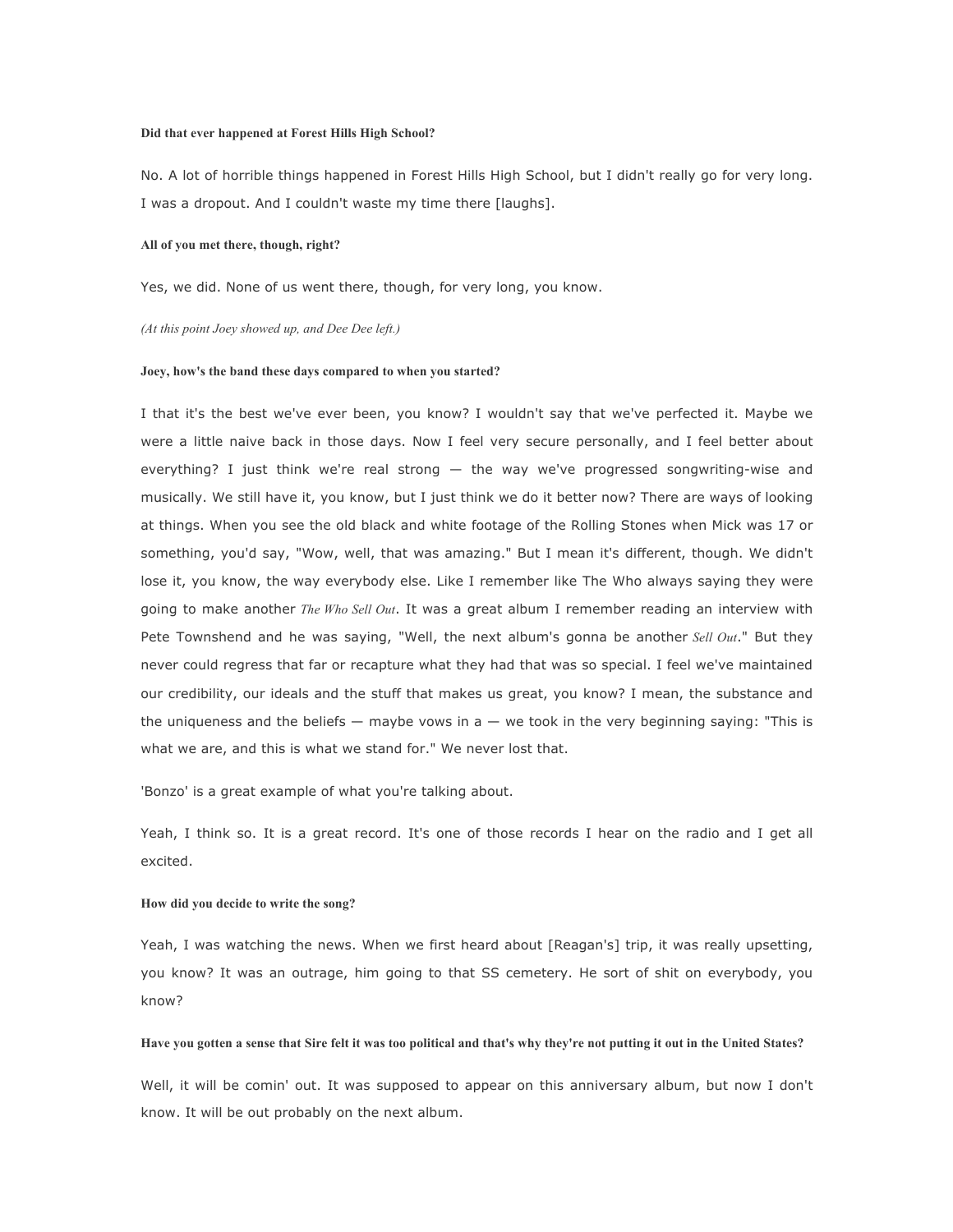#### **What's the concept for the anniversary album?**

Yeah, it's gonna be like the ultimate party record. There a lot of phases and stages of our career that was pre-MTV, pre-alternative radio. There's a whole new generation of kids that are just getting into rock 'n' roll for the first time and they're comin' to see us. Maybe it gives our songs a second chance — those songs that should have made it.

### **Is your audience expanding?**

Yeah. Few bands have the fanatical following that we do. Our following's sort of like a great melting pot. We have our initial fans, and we have like a lotta metal fans now. They come to see us 'cause we're the real thing. And the heavy, hard-core contingent. And college kids. People who want the real thing.

Dee Dee was talking about how the whole band likes Motorhead.

I always liked metal like back in the '70s, before they were calling it metal and it was considered hard rock like Black Sabbath, Grand Funk and even Led Zeppelin. There were things that we got into that a lot of people didn't like the Stooges, the MC5, T-Rex and Alice Cooper. When I was living in Forest Hills, one day I went into a record store asked for a Gary Glitter album and I practically got laughed out of the store because maybe some connection with homosexual tendencies or some bullshit? You know what I mean? Because Forest Hills is a macho place and you don't ask for Gary Glitter records there. I mean it's Led Zeppelin all the way. This was '75 or so.

#### **Who did you meet first in the Ramones?**

I met Dee Dee first. He was sort of the one who sort of brought me into it. He liked the style that I had, and seen me perform with another band, Sniper. In that band is when I first started writing. In the interim before joining the Ramones, I was writing a lot of the songs that would appear later: 'Here Today, Gone Tomorrow' and 'I Don't Care' were some of the songs that I had written in '73. We had two albums' worth of material that we wanted to do when we were signed, and wanted to record them in the order they were written. I remember me and Dee Dee were sharin' a loft when we were broke he asked me to write some music for 'Glad to See You Go'. It was the first time we wrote together. Some songs were written together as a band, but the majority were written individually. Some songs we just kind of put together in rehearsals like 'We're A Happy Family', 'Teenage Lobotomy', and 'Pinhead'. In the early days of the band we wanted to project the band as a team, like a unity kind of a thing.

#### **How did you come up with the name?**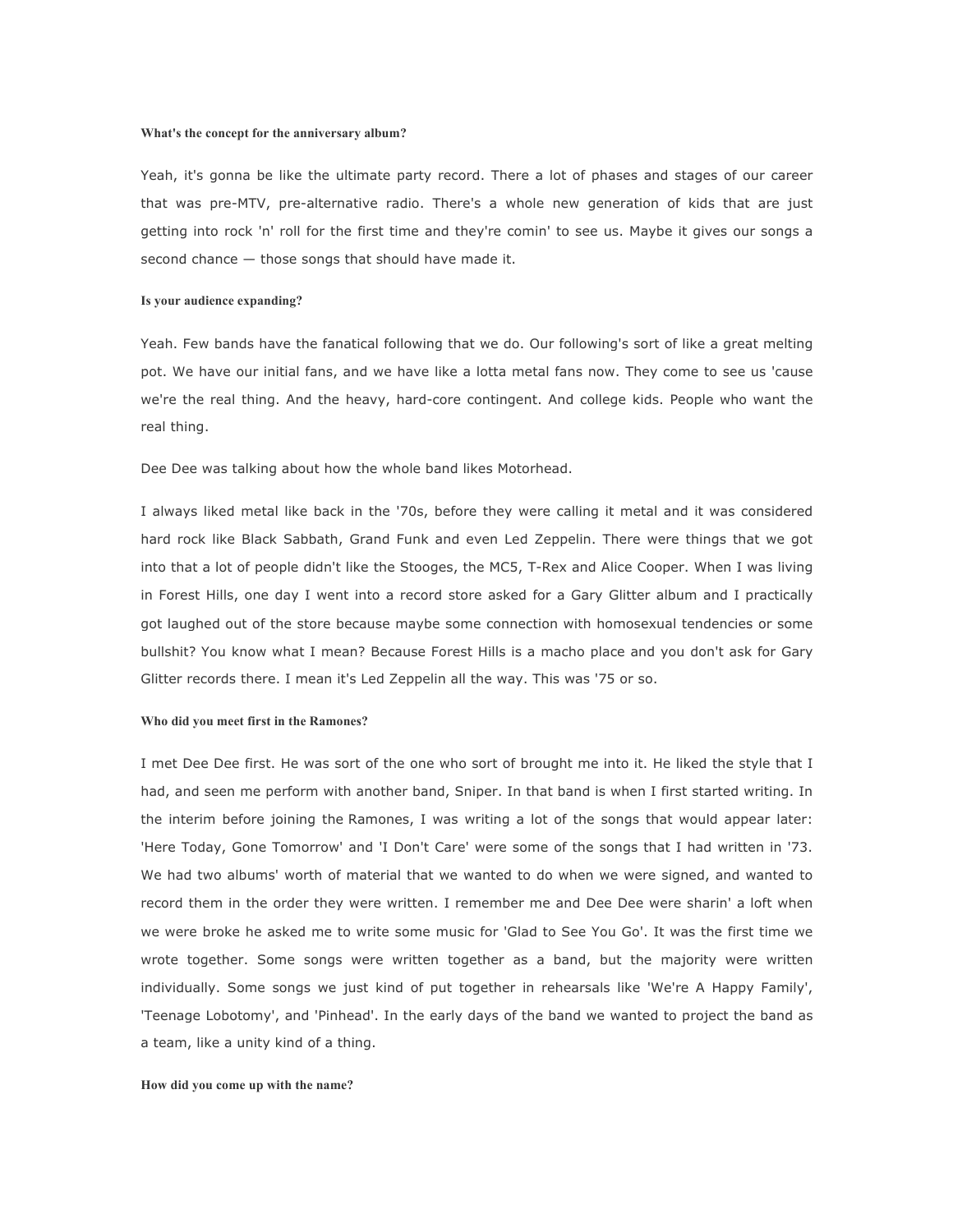Dee Dee came up with the name. He was sort of going under the name Dee Dee Ramone. It was sort of a common bond, using the last name "Ramone." It was different. It also simplified it. By just using our first names, we became individuals in our own right.

It also made it easier to remember. It gave you character and personality.

And the band also had a recognisable emblem.

That was introduced by Arturo [Vega]. He's responsible for the art, t-shirts and [concert] lights.

## **I always liked the cover sleeves of** *Rocket to Russia* **and** *Road to Ruin***, using John Holmstrom's comics of the band. I was wondering if you ever thought of putting together like a Ramonescomic book or even a cartoon for TV?**

That's actually something that always annoyed me. I never liked the idea of being called a cartoon character. We're multi-dimensional people and we're serious. We like to have fun. But it always upset me being called a cartoon character. I remember like one day some guy on the radio did a radio interview and he referred to us as cartoon characters. I got really pissed off and he said, "Well, what I meant by that was you're unique personalities, like Iggy or Alice Cooper," you know what I mean?

#### **Well, I guess 'Bonzo' shows that you are a serious band.**

People I think are finally realising what we're all about. Stripped-down rock 'n' roll made it exciting again. [Before the Ramones] it was half-an-hour guitar solos and sludge and all the pretension. Rock became like a hodge-podge of different styles. It lost everything it originally stood for. The world knew in '76 that we revolutionized rock 'n' roll. Everybody tried to emulate us, which they say, is the highest form of flattery. The world changed for the better. When we went to England for the first time, there was nothing like us.

We were packin' in 400 to 500 people at CBGB's. But when we played London's Round House, we played for 3000 and everybody who was anybody was there. The next night we played to 1500 at Dingwall's and all these kids came to our sound check and told us that our record was out there six months before as an import. And they all said when they heard 'Blitzkreig Bop' it was sort of a call to arms, and everybody started their bands. When we left England, the first generation punk, the Sex Pistols, the Damned, The Clash, The Jam, was like the beginning of a very exciting time.

#### **What is the first record you bought?**

I remember buyin' Del Shannon's 'Runaway' and I remember like, ahm, what's… I remember like 'The Martian Hop' by the Ran-Dells *(1963 novelty one-hit wonder)* [laughs].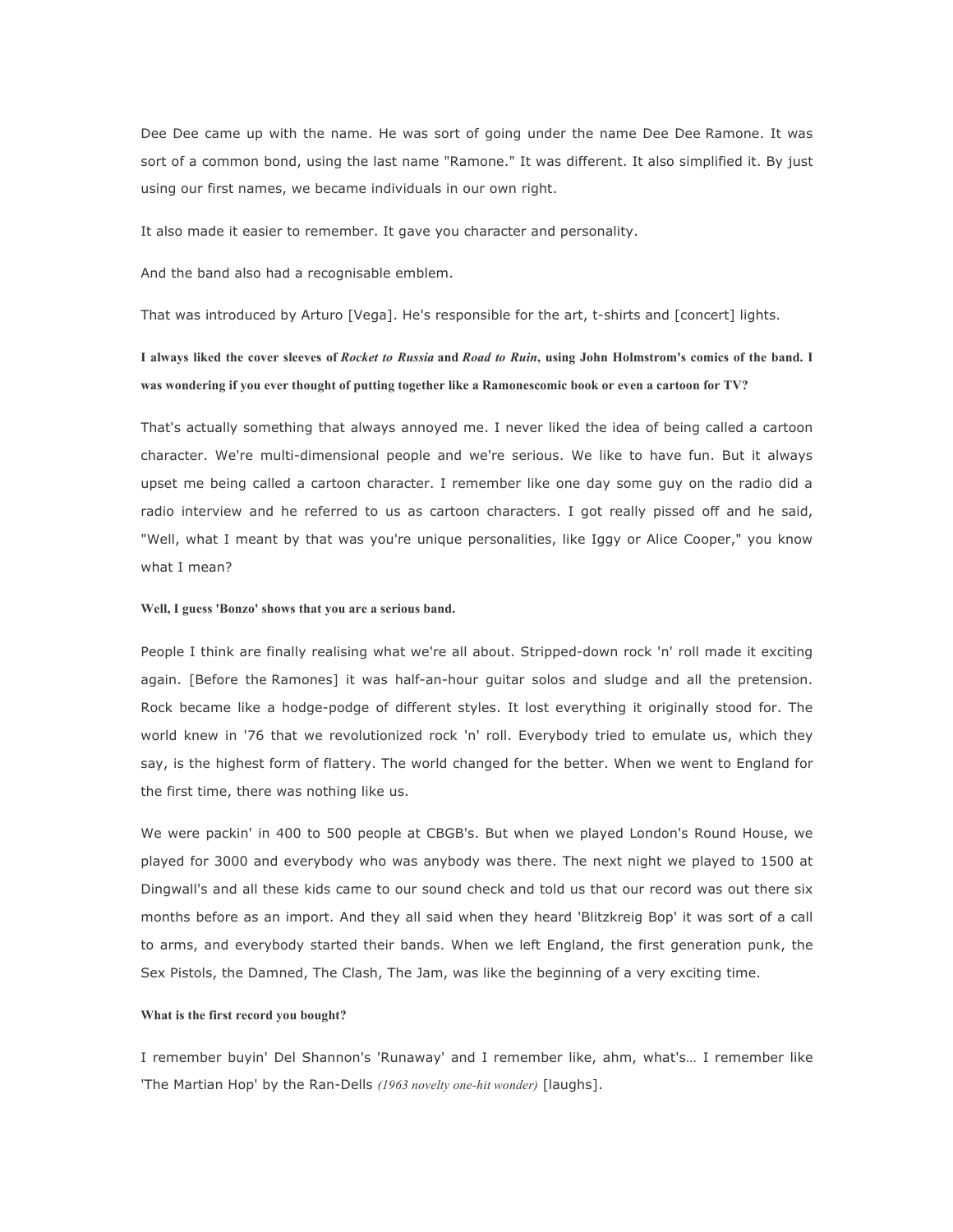#### **What are some of your favourite albums by other bands?**

*No Remorse* by Motorhead, *Funhouse* by the Stooges, *A Quick One* by The Who, *Slider* by T-Rex, *Berlin* by Lou Reed. I always thought that was a masterpiece. It's kind of depressing. There was a time I listened to it every day. I remember listening to it on New Year's Eve. It was so great, but so depressing. Some albums you listen to too much that you just can't listen to 'em anymore. Also, an English album, Slade's *Smashes***.**

#### **Quiet Riot had a big hit with Slade's 'Cum on Feel the Noize', and Slade got back together as a result of it.**

Yeah, except they really butchered the song. Americanized it. I was always thinking of the Ramones trying to cover that one. But that was a long time ago.

## **What about the Beatles?**

As far as I'm concerned, the Beatles are the ultimate classic band. When you hear them, it sounds so great, whether it's their early stuff or later. Today big bands like Tears for Fears. Junk. Not to say that they're bad; they write good pop songs. But there's no substance. There's no guts. I remember growing up with the Beatles, the Kinks and The Who. That left you with something. People had something to say that maybe lightened your life, or with the Beatles, really changed your view and made you a better person.

## How do you decide what songs you're going to cover?

We always look for obscure songs that were great and we felt we could sort of improve upon and do 'em in our own style, whereas a lotta people tend to take a great song and butcher it, you know? There are certain songs that should just be left because they're perfect, they're great, you know?

## Why has commercial success eluded the Ramones?

I think we're too real for radio. They like to play safe stuff that's not going to upset anybody. It's very insulting. Once in a while you hear something good, but for the most part it's a joke. It always seemed to me anybody who really had something to say is always sort of sidelined. That you've gotta play their game. It wasn't this way in the '60s. That's when you could hear everything that was great. But when they learned how to make a buck on it and a profit, it's just big business, you know? You know, it's mediocrity and all that.

#### **Are the Ramones better appreciated outside the US?**

We just finished a real successful tour of Europe, major festivals. We played to 50,000 people and did a bunch of dates with U2. In England, in February we played sports arenas. Beggars Banquet,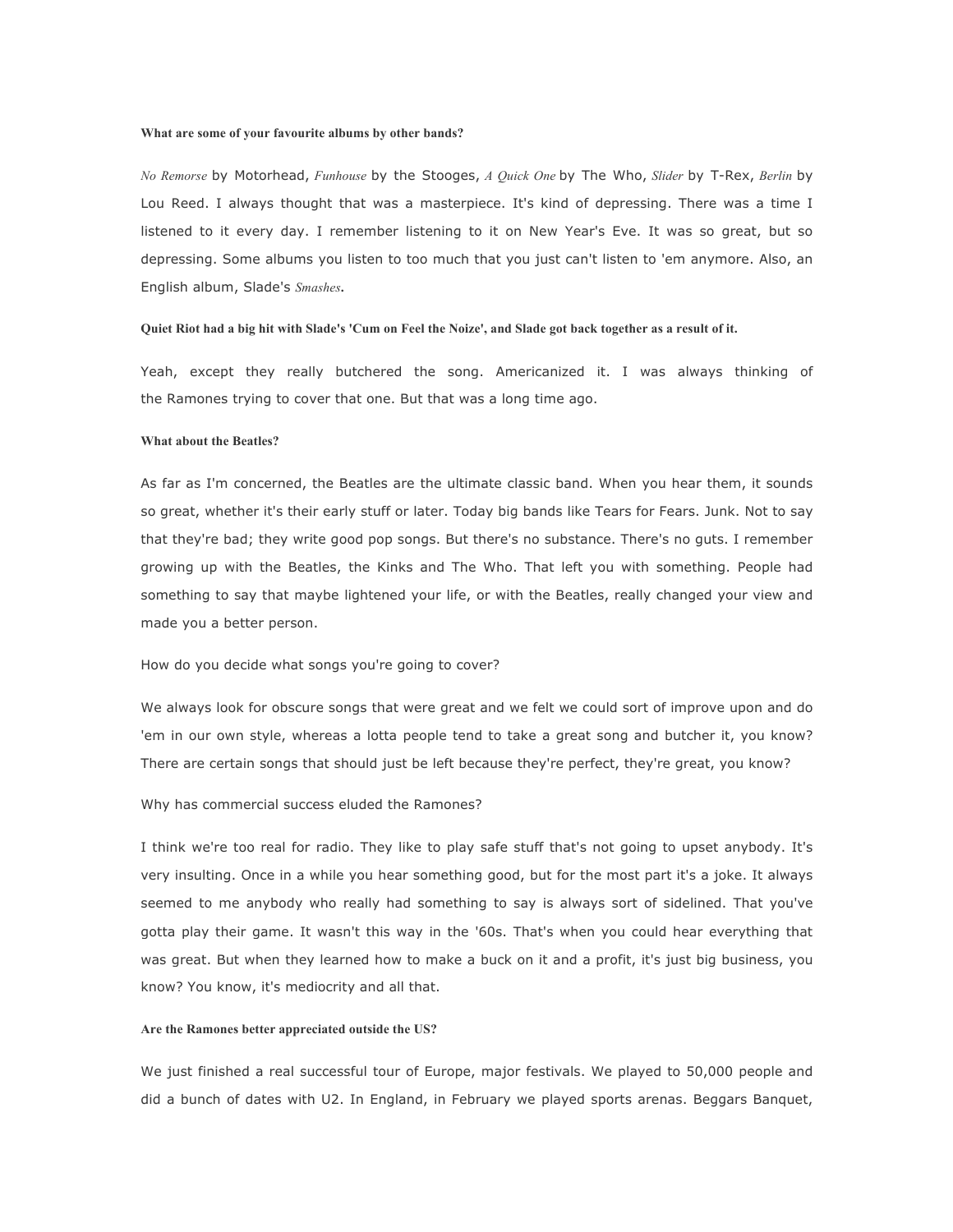our label there, are so supportive. I was totally impressed. They really know how to get behind an act. They're a hundred percent behind us with *Too Tough to Die*." Me and Dee Dee went over for three days, doing interviews from nine in the morning 'til the evening. All the major tabloids, radio stations, BBC and TV.

What does your family think about what you do for a living?

Now they're real happy. My mom's real proud. There was a time she wouldn't let any records in our house.

#### **Does she ever go to your shows?**

Yeah, she comes every so often, and now my father's a fan, too. Took him a while. There were years that we weren't as close as we are now, but now he's a big fan. He wears our t-shirts. He and his girlfriend have a house in East Hampton, and I went out there a couple of weeks ago to relax and he's wearin' the t-shirt on the beach. It was funny, but nice.

## **What was it like working with Phil Spector on** *End of the Century***?**

Phil is such a perfectionist. I admire Phil. He had a lot of idiosyncrasies. Things were slow. We're used to workin' fast. We're used to like getting the basic sound for like 12-13-14 songs in two days. This last album (*Too Tough to Die*) took us about a month to complete with the mix. That's how it should be. It should be spontaneous and capture the feel and excitement. That's where most bands go wrong. They'll work on an album for three years and then it'll still sound like shit. Phil was a one of a kind. He's been responsible for a lot of greatness, you know? He came out of retirement to work with us, and he really wanted to work with us bad. He felt that we were both pioneers in our own right. It was very important for him to produce us.

'Do You Remember Rock 'n' Roll Radio' is a great song. Proud of that one. I enjoyed doing the album with Phil.

The band also has worked with some other great producers.

Tom *(Erdelyi, original Ramones drummer)* and Ed *(Stasium)* are a real good team.

## **Do you think Tommy missed playing in the band?**

Nah, he doesn't. Like Ed, he's doing really well now, but he's a workaholic. Tommy recently produced my brother's band, the Rattlers.

## **How about Graham Goldman's production of** *Pleasant Dreams***?**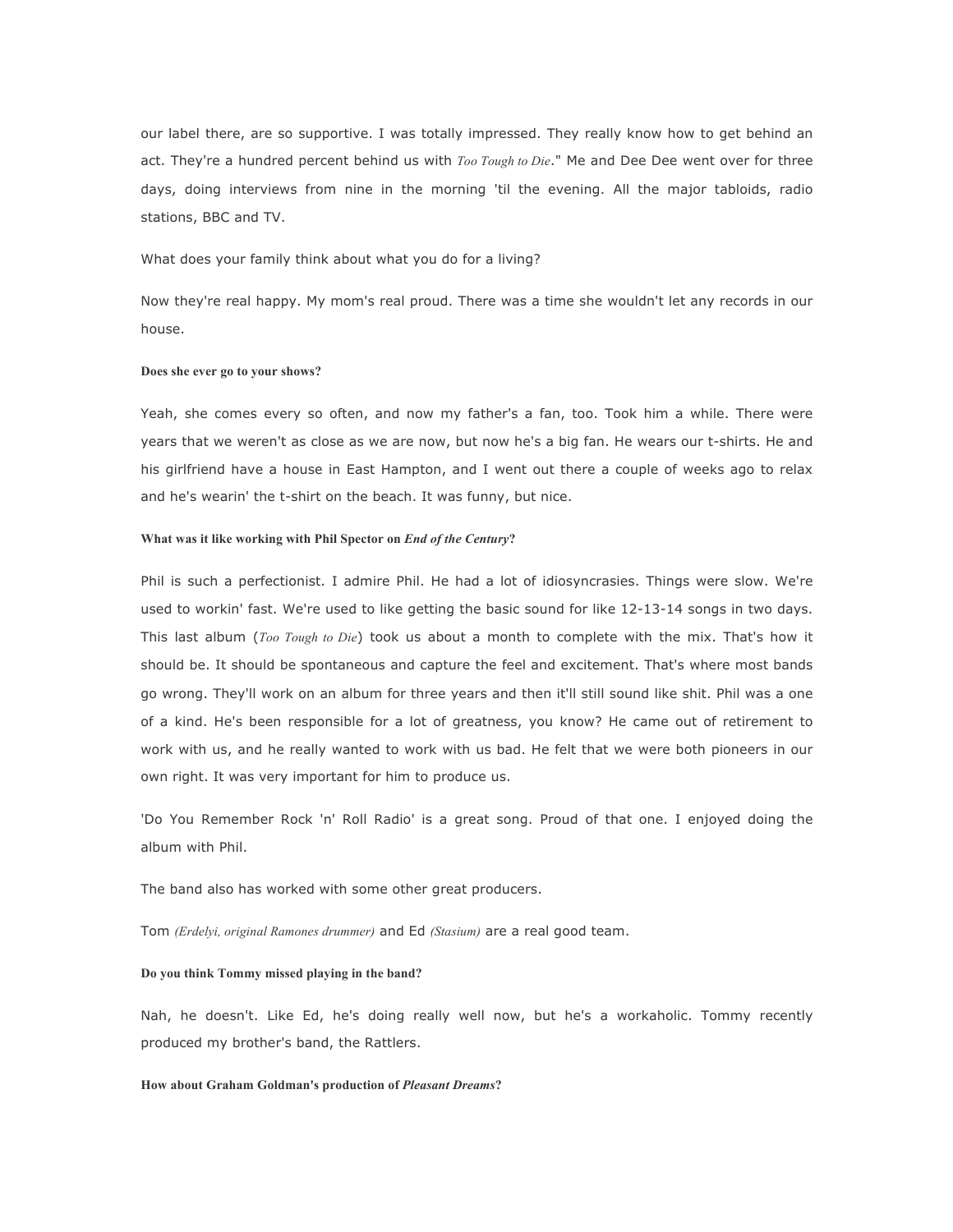I don't know. It didn't work out too well. He did teach us. You learn from everybody. The album should have sounded a lot more aggressive. I think the demos were much better than the album. Some of the songs were okay. It just lacked punch. Graham just is very stiff upper lip-like. He's done a lotta great things like writing those great Yardbirds songs, 'For Your Love' and 'Heart Full of Soul'. At the time, we actually wanted to produce ourselves, but the record company told us, "no way, your record will flop." It did any way [laughter]. Robert Fripp wanted to produce us, but we didn't really want to go with him.

What do you think would happen in that type of collaboration?

It would have been very conceptual.

## **Which is your favourite Ramones album?**

We like 'em all. My favourites are *Too Tough To Die, Leave Home, Rocket to Russia, End of the Century*, and *Subterranean Jungle.*

## **Has Seymour Stein ever called you to say, "Joey, I'm upset about something the band did"?**

No, not yet [laughter]. Sure, sometimes there might be different views. When we signed with Sire, we signed so we could have artistic freedom. We do what we want to do. We can submit the art material for album covers we want to submit, and nobody's gonna say this or that. Sire's the best label as far as I'm concerned, even though we're not as successful as we should be. They're one label that gives people a chance. Seymour knows what's good. Most record company people sit on their ass. Seymour is out in the field looking for great talent. If not here in the clubs, he's always in Europe. How often do you see like a company president in a Danceteria or CBGBs scoutin' out somebody. You don't see it anymore, if you ever did.

So you've done 11 years together and you all set for your second decade together?

Well, I'm in gear. Actually I'm havin' the best time I've ever had, you know? It's just, ah, very enjoyable, but, ahm, there've been times where there's been a lotta hostility, you know, within the band and stuff, but right now I think with the addition of *[drummer]* Richie, we're the best now. We have a really good relationship. We have a really good outlook and perspective on what we're doin' and what we're all about now. Everything is real good. It's just a good vibe.

\*\*\*

Sire Records founder Seymour Stein comments: "The Ramones were in and out of my house, as well as my office, all the time. Closest relationship I ever had with a band. Can't believe that with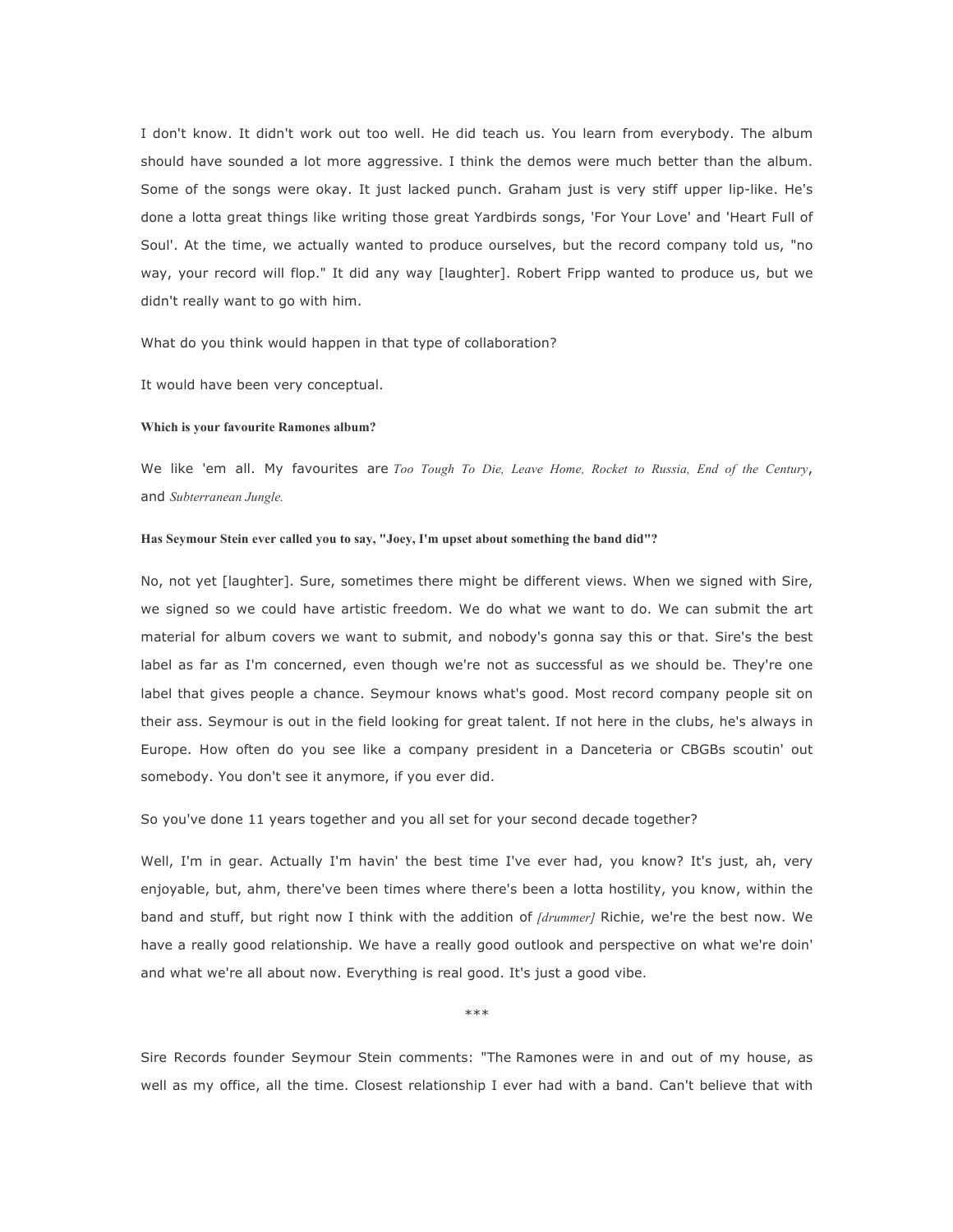the exception of Tommy they are all gone. Isn't it wonderful however that after their long struggle for fame they are now bigger than ever. Not just in the U.S., but all over the world."

\*\*\*

'Bonzo Goes To Bitburg'

The American punk pioneers never were more political than on 'Bonzo Goes to Bitburg', their 1985 anti-Reagan diatribe released by Beggars Banquet as a much sought-after 12-inch single.

If there's one Ramones song that sums up the vast political differences between Joey and Johnny Ramone while co-leading one of rock's most beloved punk bands, it's this.

While liberal left-winger Joey was the band's front man, singer and songwriter contributing a substantial amount to its repertoire, the Ramones were often perceived to be conservative rightwinger Johnny's band. His rapid-fire guitar playing gave them a unique sound for the ages, and he handled most business matters, especially on the road.

'Bonzo' clocks in at three minutes 54 seconds — nearly double the length of most Ramones classics like 'Blitzkrieg Bop'.

The track was principally written by Joey (who shared songwriting credit with bassist Dee Dee Ramone and producer Jean Beauvior) hammering then-US president Ronald Reagan for his May 1985 visit to a German SS cemetery. Recorded the next month, 'Bonzo' is a classic political record responding to a current event (e.g., Neil Young's 'Ohio').

Bonzo refers to the name of the chimp in the 1951 Ronald Reagan movie, *Bedtime for Bonzo*.

Short items in *Melody Maker* and *NME* speculated perhaps incorrectly that the reason why 'Bonzo' was a UK-only release from Beggars Banquet was because Warner, the parent company of Sire Records, which had been the band's recording home since 1976, didn't want to piss off the Reagan administration.

Beggars Banquet catalogue manager Steve Webbon remembers now that, "in the USA Sire were involved with the Warners corporate, so I'm sure there would have been reluctance to court controversy. I'm sure The Ramones would have liked it released in the US. Equally it was a standalone single at the time, with no album to promote, so Sire may have taken the decision on economical grounds."

Joey was perturbed when I enquired whether he might have been sensitive to Reagan's visit because he was Jewish, which I asked him to confirm and that his real name was Jeffrey Hyman.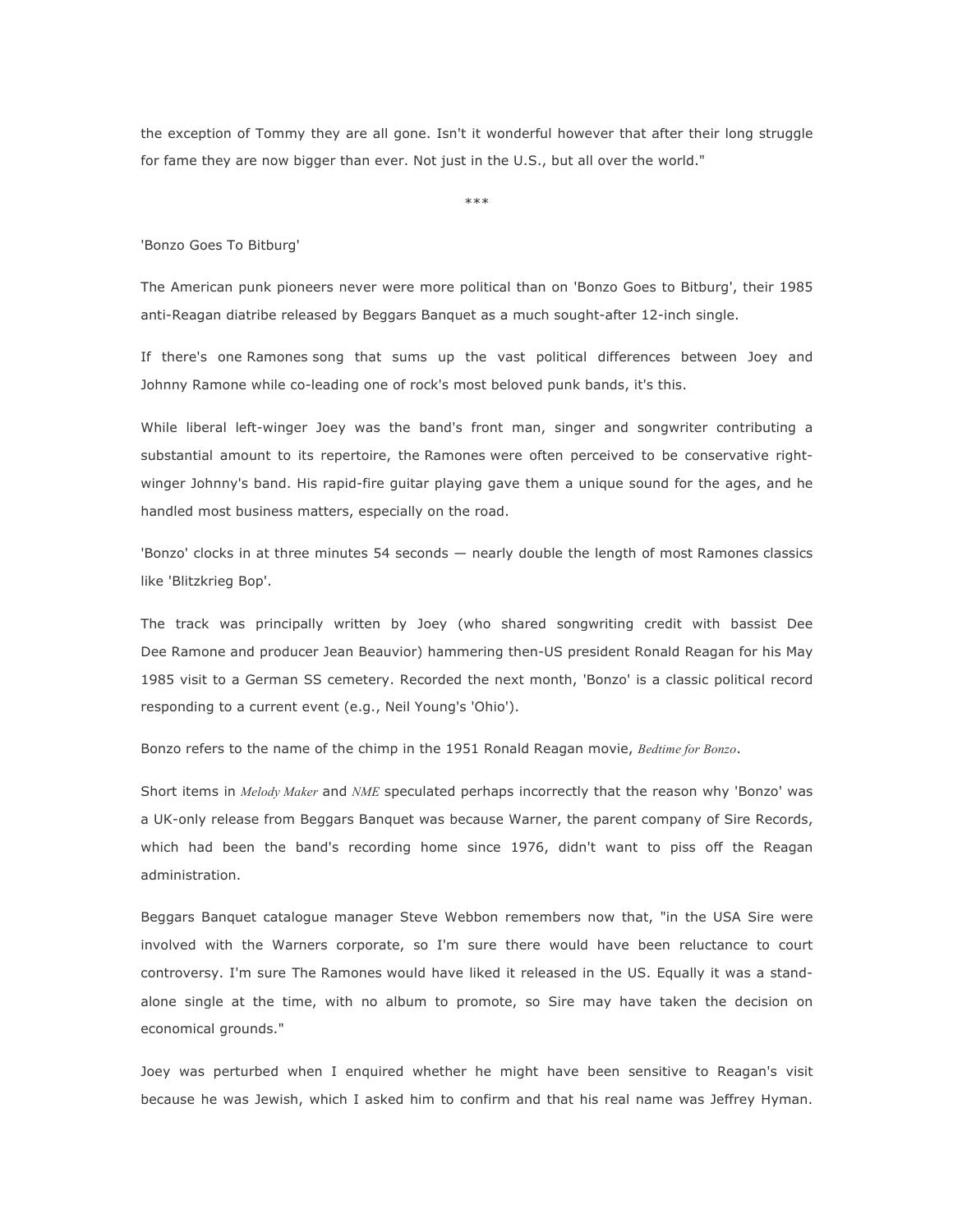"JEFF," he replied, "but I don't want to talk about this." A somewhat tense exchange ensued that could have very well ended the interview if I didn't comply with his wishes to change the subject.

"Yeah, but I'm not into religion. I don't want to talk about that. Well, I have convictions anyway, you know? I mean that's really a separate issue. And I'd rather not have it in there, if possible."

LJ: What?

JR: My name and my, you know, whatever, you know?

LJ: Okay. Well, I can probably get around it.

JR: Okay.

A week later, Joey calls me at home to reinforce that his real name and the religion of his birth not be revealed. I tell him that a freelance writer rarely has control over what an editor does, so I couldn't make any guarantees.

"I know where you live," he tells me, which I thought was kind of a ridiculous threat since at the time I lived on Long Island about 30 miles from Manhattan. *(His name and religion were not in the published version.)*

Joey was pretty accepting that the single wasn't going to be released by their US label: "Actually we recorded it for England. Rather than have Beggars Banquet put out another single from the [previous] album (*Too Tough To Die*), I thought why don't we do something new? We were working on some material, and then Dee Dee got involved with John Beauvoir. We all pulled it together. They don't put out singles any more in America without an album nowadays. You'd still like to have it out while it's still fresh."

A Sire staffer I spoke with at the time confirmed that 'Bonzo' wasn't released as a single for both "financial and political" reasons.

Joey was also aware that the 12-inch cover sleeve had been changed by Beggars Banquet, with Reagan's photo removed, although the cemetery remained. "Yeah, I've been hearin' somethin'," Joey said, "but I haven't spoken to anybody to really find out what's what."

Joey had also seen the British music paper clips reporting the US flap. "Well, they sent me a bunch of Xeroxes." He was pleased to learn from me that a record store on Long Island sold 150 copies of the import single. "That's great, yeah. Makes me happy."

Webbon estimates that 'Bonzo' went on to sell 10,000 units for Beggars Banquet.